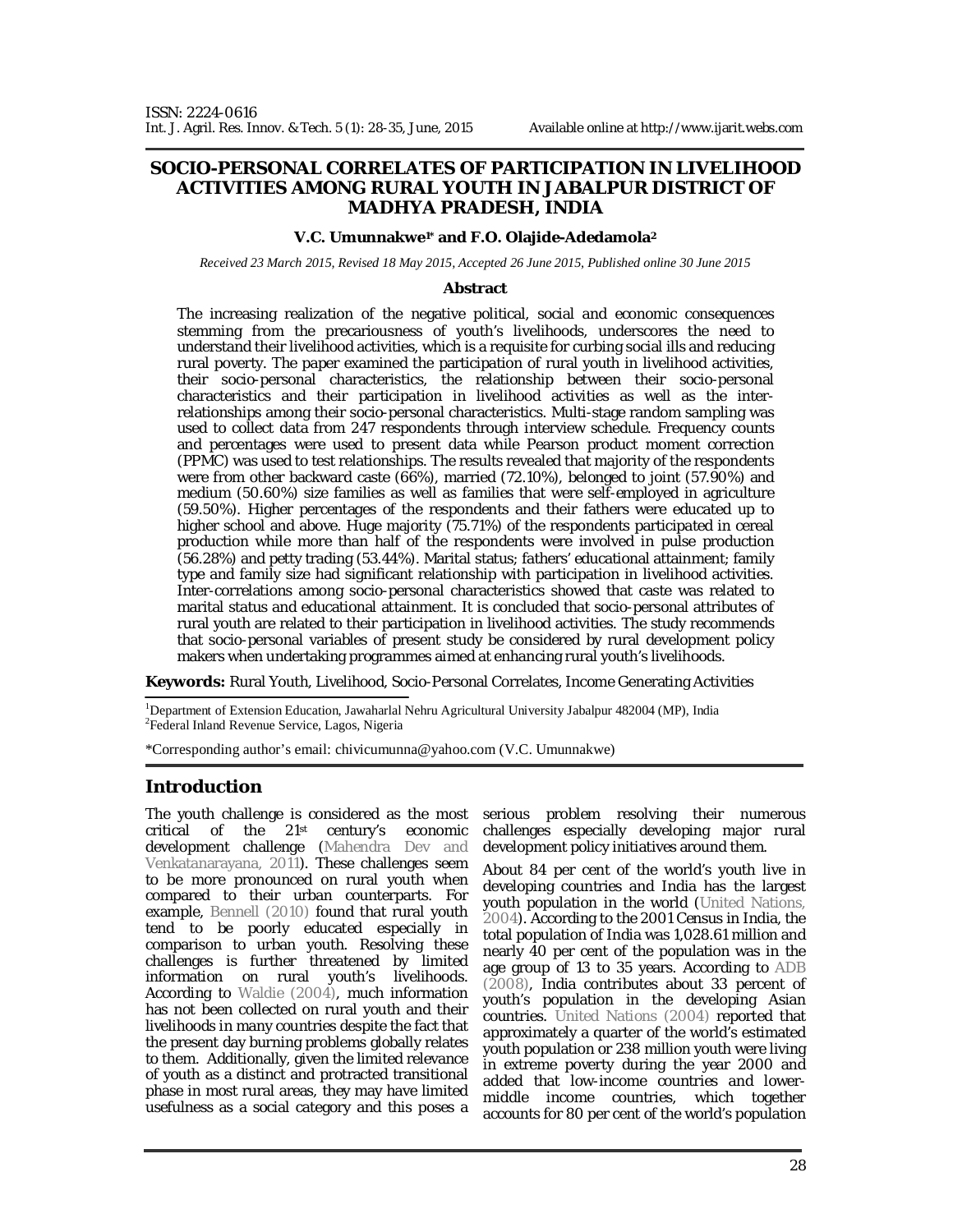of young people are highly concentrated in the regions of sub-Saharan Africa and South Asia.

Contrary to the prototype image of either depending purely on agricultural or nonagricultural activities, rural youth rely on many activities and income sources. They are engaged in a diverse range of productive activities in both agricultural and non-agricultural sectors. Vargas-Lundius and Lanly (2007) stated that in developing countries agriculture provides the basis for a major share of employment, constitutes the main source of livelihood for a large portion of the population and added that reasonable proportion of rural youth are involved in agricultural production that include; crop production, animal rearing and rural farm wage labour. However, for any given youth, the low incomes, high risk and insufficient gains compared to the effort required make agriculture a very poor proposition (Sharma, 2007). In a related development, CTA (2010) found that decreasing involvement of youth in agriculture was because of low level of agricultural skills and limited access to financial resources. Consequently, rural youth are forced to look at alternative non-agricultural livelihood activities for their survival. Reardon *et al.* (2001) reported that in 1990s, rural non-farm activities accounted for 42 per cent of rural households' income in Africa, 40 per cent in Latin America and 32 per cent in Asia. They added that there is an increasing involvement of rural youth in rural non-farm activities like craft-work, trade, and employment in both unorganized as well as organized non-agricultural private sectors.

A framework for understanding youth must necessarily include both continuity and change and thus analyses of youth and youth livelihoods provides a useful entry point from which to explore and contribute some dynamic aspects to established models of sustainable livelihoods (Chisholm, 1990). A focus on youth is of particular relevance in providing a key entry point into the analysis of the ways in which new livelihoods are established (RYL, 2002). Recognizing some of the many different ways by which livelihoods are formed is crucial to understanding the mechanisms that enable some people to lift them out of poverty and the structural factors that may instead reproduce poverty. According to RYL (2005), an analysis of

youth livelihoods can support the necessary broadening of the concept of sustainability to allow capture the dynamics of intergenerational factors and their influence on the sustainability of new livelihoods.

According to Sheheli (2012), when different dimensions of the livelihood issue are considered, the incidence of income is the most important. Living standard of the rural poor would only be uplifted when they receive income from the economic activities (Ahmed *et al*., 2007; Ahmed, 2009). Ullah and Routray (2007) opined that income generating activities change the livelihood of the poor in terms of living condition, housing, nutrition, savings, dress, medical treatment, health, sanitation, liberalization and education. The study therefore aims at analyzing the sociopersonal characteristics of rural youth and their participation in livelihood activities as well as the relationships that exist between these characteristics and livelihood participation.

# **Methodology**

### *Description of the study area*

Jabalpur district is located in Madhya Pradesh, India. It is bounded by Damoh district in the northeast; Katni and Umaria districts in the northwest; Dindor and Mandla districts in the southeast and Narshimhapur district in the southwest. Jabalpur is located on 23º 10' N latitude and 79<sup>0</sup> 57' E longitude. According to the 2011 census, Jabalpur district has a population of 2,460,714 people. The area of the district is 10,160 km<sup>2</sup> while the administrative headquarters is located at Jabalpur city (Wikipedia, 2013).

### *Sampling procedure and sample size*

Multi-stage random sampling was used to constitute the sample. Jabalpur block was excluded in the sampling due to unprecedented urbanization and two blocks namely Panagar and Patan were selected out of the remaining six blocks that were predominantly rural. Ten rural villages (five each from the two blocks selected) were delineated for the study. Twenty percent of the total households in the ten rural villages were selected and one youth from each household was interviewed bringing the sample size to two hundred and forty seven (247).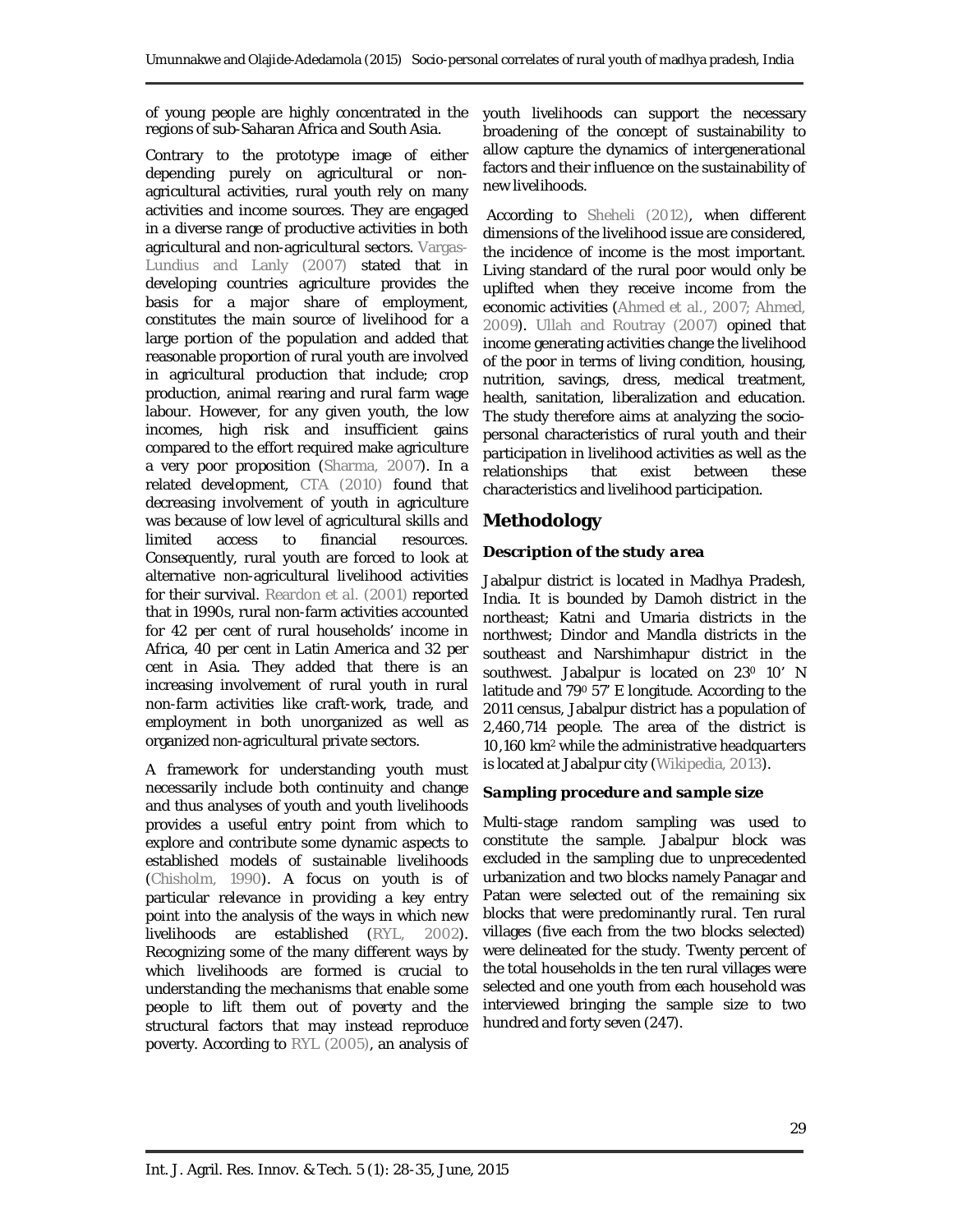| SI.No. | Villages         | <b>Total households</b> | No. of youth selected |
|--------|------------------|-------------------------|-----------------------|
|        | <b>Belkhadu</b>  | 13                      | 3                     |
| 2      | Padariya         | 381                     | 76                    |
| 3      | Pipariya         | 87                      | 17                    |
| 4      | Pondi            | 67                      | 13                    |
| 5      | Umaliya          | 115                     | 23                    |
| 6      | <b>Benikheda</b> | 223                     | 45                    |
|        | Doni             | 60                      | 12                    |
| 8      | Luhari           | 89                      | 18                    |
| 9      | Nimi             | 44                      | 9                     |
| 10     | Timri            | 157                     | 31                    |
|        | Total            | 1236                    | 247                   |

Table 1. Villages and rural youth sampled in the study area

### *Method of data collection*

Data were collected through interview schedule. According to Ogunlade and Adebayo (2009), direct face-to-face interview is the most commonly used data collection approach. Focus group discussion (FGD) was also used to elucidate information on livelihood activities of rural youth in the study area.

#### *Measurement of variables*

The dependent variable for the study which is participation in livelihood activities was operationalized as income generating activities and measured using a 3 point Likert type scale of full participation, partial participation and no participation (2, 1, 0). Afterwards, the frequencies of full participation and partial participation were summed up to give total number of respondents who participated in different livelihood activities. Caste of respondents was measured by a selfanchored scale while other socio-personal characteristics like marital status, family occupation and family type were captured by self scoring. The exact class and level of highest educational attainment of respondents and their fathers were collected and categorized (illiterate=1; functional illiterate=2; primary school=3; middle school=4; high school=5 and graduate and above=5). In addition, the exact number of total members of respondents' family was collected and classified (small family=1; medium family=2 and large family=3).

## *Analysis of data*

Data were analyzed with statistical package for social science (SPSS). Descriptive statistics used were frequency counts and percentages while inferential statistics employed was Pearson product moment correlation (PPMC).

# **Results and Discussion**

Table 2 shows that majority of the rural youth were from other backward caste (66%), married (72.10%) and from families that were selfemployed in agriculture (59.50%). More than half of rural youth and their fathers were educated up to high school and above and primary school and above respectively. Greater proportions of the rural youth belonged to joint family as well as family with medium member size. Similar finding was reported by Jayaraman (2013) who stated that the highest proportion of youth was from other backward caste in rural areas. NSSO (2011) found that highest proportion of rural youth in India were married and belonged to households that were self-employed in agriculture. Traditionally, the Indian population is characterized by universal marriage and an early age at marriage. However, sizeable number of rural youth's fathers had formal education; however, a significant proportion were illiterate. It is quite striking that none of the rural youth was an illiterate signifying that even the illiterate fathers in recent time are trying to let their wards to be educated. Strong attachment to family of birth coupled with unalloyed affinity towards communality could be the possible explanation for prevalence of joint family. Singh (2008) found an overwhelming prevalence of positive attitude toward joint and extended families among people of Indian origin.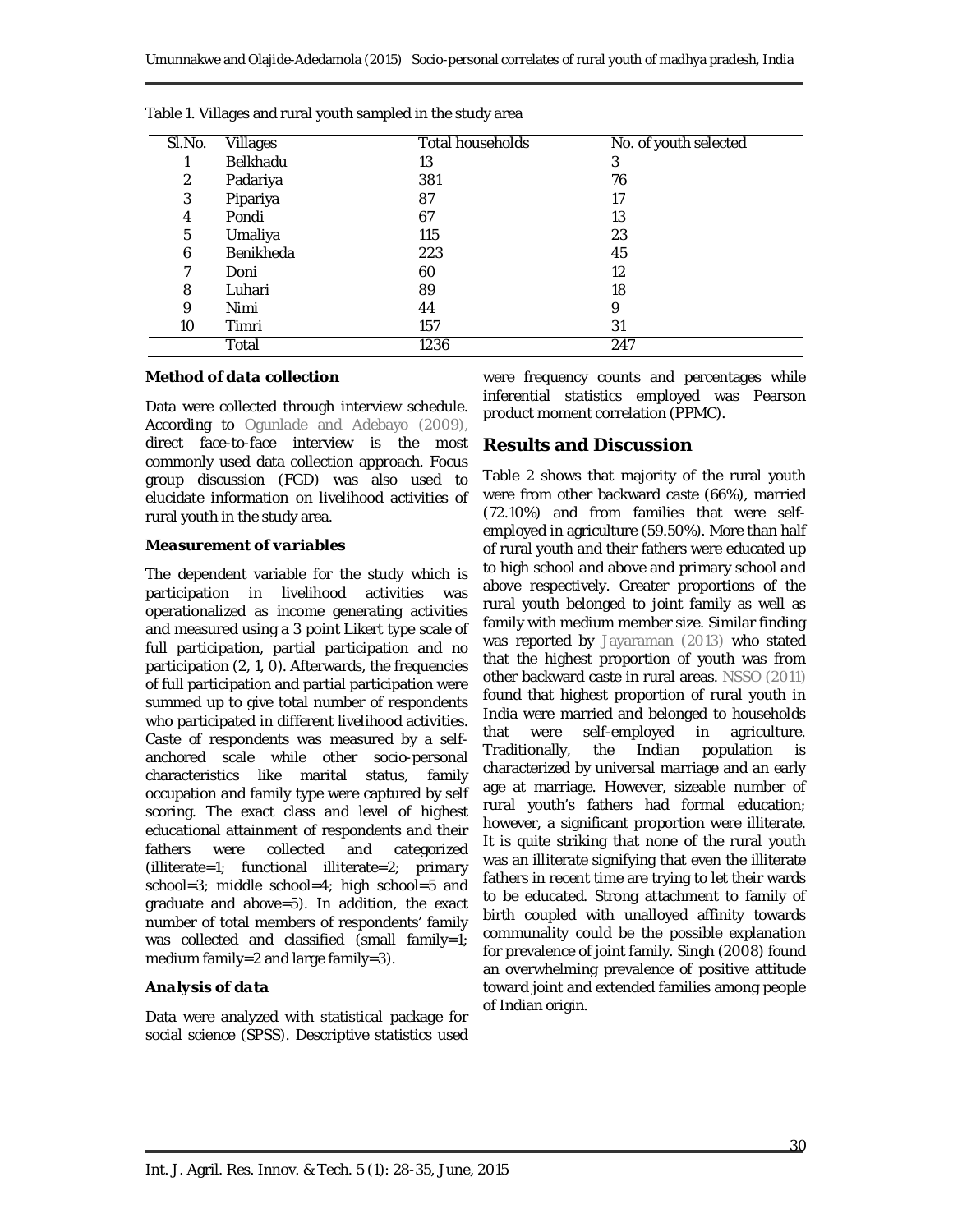| Variables                                                                              | Frequencies     |           | Percentages |  |  |  |
|----------------------------------------------------------------------------------------|-----------------|-----------|-------------|--|--|--|
| Caste $(SD = 0.584)$                                                                   |                 |           |             |  |  |  |
| Scheduled caste and tribe                                                              | 44              | 17.80     |             |  |  |  |
| Other backward caste                                                                   | 163             | 66.00     |             |  |  |  |
| Forward/general caste                                                                  | 40              | 16.20     |             |  |  |  |
| Total                                                                                  | 247             | 100.00    |             |  |  |  |
| Marital status (SD = 0.899)                                                            |                 |           |             |  |  |  |
| Unmarried                                                                              | 69              | 27.90     |             |  |  |  |
| Married                                                                                | 178             | 72.10     |             |  |  |  |
| Total                                                                                  | 247             | 100.00    |             |  |  |  |
| Family occupation (SD = 1.087)                                                         |                 |           |             |  |  |  |
| Farming                                                                                | 147             | 59.50     |             |  |  |  |
| Trading                                                                                | 40              | 16.20     |             |  |  |  |
| Civil service                                                                          | 28              | 11.30     |             |  |  |  |
| Wage labour                                                                            | 32              | 13.00     |             |  |  |  |
| Total                                                                                  | 247             | 100.00    |             |  |  |  |
| Fathers' educational attainment (Mean = 5.75, SD = 5.024)                              |                 |           |             |  |  |  |
| <b>Illiterate</b>                                                                      | 48              | 19.40     |             |  |  |  |
| <b>Functionally literate</b>                                                           | 35              | 14.20     |             |  |  |  |
| Primary school                                                                         | 44              | 17.80     |             |  |  |  |
| Middle school                                                                          | 48              | 19.40     |             |  |  |  |
| High school above                                                                      | 72              | 29.10     |             |  |  |  |
| Total                                                                                  | 247             | 100.00    |             |  |  |  |
| Respondents' educational qualification (Mean = 10.33, SD = 4.128)                      |                 |           |             |  |  |  |
| <b>Illiterate</b>                                                                      |                 |           |             |  |  |  |
| Functionally literate                                                                  | 12              | 4.90      |             |  |  |  |
| Primary school                                                                         | 28              | 11.30     |             |  |  |  |
| Middle school                                                                          | 44              | 17.80     |             |  |  |  |
| High school                                                                            | 105             | 42.50     |             |  |  |  |
| Graduated and above                                                                    | 58              | 23.50     |             |  |  |  |
| Total                                                                                  | 247             | 100.00    |             |  |  |  |
| Family type $(SD = 4.189)$                                                             |                 |           |             |  |  |  |
| Individual                                                                             | 104             | 42.10     |             |  |  |  |
| Joint family                                                                           | 143             | 57.90     |             |  |  |  |
| Total                                                                                  | 247             | 100.00    |             |  |  |  |
| Family size (Mean = 6.99, SD = 3.800)                                                  |                 |           |             |  |  |  |
| Small family (1 - 3 members)                                                           | $\overline{20}$ | 8.10      |             |  |  |  |
| Medium family $(4 - 6$ members)                                                        | 125             | 50.60     |             |  |  |  |
| Large family (7 members& above)                                                        | 102             | 41.30     |             |  |  |  |
| Total                                                                                  | 247             | 100.00    |             |  |  |  |
| Table 3. Frequency distribution of respondents' participation in livelihood activities |                 |           |             |  |  |  |
| SI.No. Livelihood activities                                                           |                 | Frequency | Percentage  |  |  |  |
| 1<br>Cereal production                                                                 |                 | 187       | 75.71       |  |  |  |
| $\overline{2}$<br>Pulse production                                                     |                 | 139       | 56.28       |  |  |  |
| 3<br>Petty trading                                                                     |                 | 132       | 53.44       |  |  |  |
| Vegetable production<br>4                                                              |                 | 114       | 46.15       |  |  |  |
| 5<br>Construction work                                                                 |                 | 88        | 35.63       |  |  |  |
|                                                                                        |                 |           |             |  |  |  |

| Table 2. Frequency distribution and categorization of respondents' socio-personal characteristics |
|---------------------------------------------------------------------------------------------------|
|---------------------------------------------------------------------------------------------------|

|                | SI. No. Livelihood activities       | Frequency | Percentage |
|----------------|-------------------------------------|-----------|------------|
|                | Cereal production                   | 187       | 75.71      |
| 2              | Pulse production                    | 139       | 56.28      |
| $\mathfrak{Z}$ | Petty trading                       | 132       | 53.44      |
| 4              | Vegetable production                | 114       | 46.15      |
| 5              | Construction work                   | 88        | 35.63      |
| 6              | Hired labour                        | 80        | 32.39      |
| 7              | Milk production                     | 79        | 31.98      |
| 8              | Oil seed production                 | 72        | 29.15      |
| 9              | Teaching/civil service              | 68        | 27.53      |
| 10             | Transportation                      | 64        | 25.91      |
| 11             | Fruit production                    | 60        | 24.29      |
| 12             | Rental services                     | 60        | 24.29      |
| 13             | Cash crop production                | 60        | 24.29      |
| 14             | Local party agent/council member    | 46        | 18.62      |
| 15             | Goat rearing                        | 36        | 14.58      |
| 16             | Tailoring                           | 32        | 12.96      |
| 17             | Fish farming                        | 30        | 12.15      |
| 18             | Raising plants for fruit production | 30        | 12.15      |
| 19             | Selling of traditional medicine     | 28        | 11.34      |
| 20             | <b>Blacksmith</b>                   | 20        | 8.10       |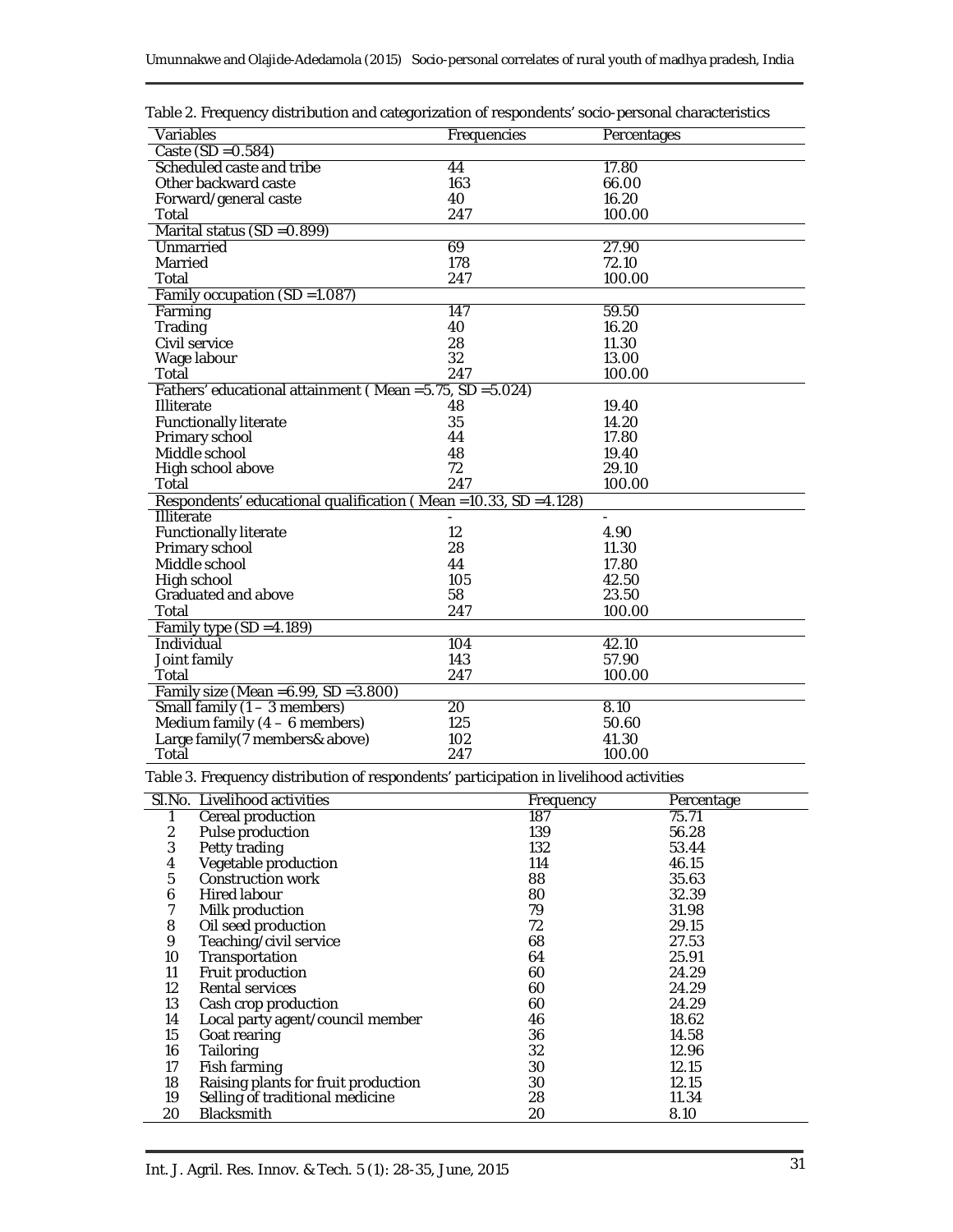Table 3 reveals that majority of rural youth were involved in cereal production (75.71%) and pulse production (56.28%). Prominent cereal crops cultivated in the study area are wheat, rice, maize and sorghum while major pulse crops include pigeon pea, chickpea, green gram, and black gram. Other crop productions that rural youth participated include vegetable production (tomato, onion, cauliflower, potato, cabbage, chilli, pepper and cucumber); oil seed production (soya bean and mustard seed) and fruit production (mango, papaya and guava). Similar findings were reported by Oladeji (2007); Nandini and Kiresur (2013) that crop production is the most participated agricultural income generating activities among rural dwellers. Significant proportions of rural youth were involved in milk production. Domestic and commercial demand for fresh whole milk undoubtedly prompted the keeping of buffaloes and cows for the production of milk. Cash crop production is another agricultural livelihood activity that is worth mentioning here. Cash crops are produced primarily for their commercial value rather than for use by the grower. Though pulses and oilseeds could be considered as cash crop when they are produced in large quantities for commercial purpose however, sugarcane, tendu leaves and medicinal crops were particularly identified as cash crops in this study.

Specifically, the rising habits of beedi smoking and sweet intake are the driving forces behind the production of tendu leaves and sugarcane as the case may be. Tendu leaves make excellent wrappers and the success of the beedi industry is due in part to this leaf.

The most participated non-farm livelihood activity among rural youth was petty trading (53.44%). Similar finding was reported by Oladeji (2007) and Oyesola (2007). The possible explanation could be low skill and low capital requirements associated with participation in petty trade. Significant numbers of rural youth were involved in hired labour, construction work and transportation. Daily wages vis-à-vis urgent and pressing individual/family needs could be responsible for the involvement of rural youth in hired labour especially the skill deficient ones.

Okoye (1995); CPD (2004); Oladeji (2007); Sheheli (2012) and Ovwigho (2014) affirm that even though farming is the predominant activity in most rural areas, rural dwellers usually engage in non-farm income generating activities. The findings support the view of Bennell (2010) who opined that rural youth are engaged in a diverse range of productive activities both agricultural and non-agricultural which make up their livelihood strategies.

Table 4. Relationship between socio-personal characteristics of rural youth and their involvement in livelihood activities

| SI. No. | Socio-personal attributes of rural youth | <b>PPMC</b> values  |
|---------|------------------------------------------|---------------------|
| $X_1$   | Caste                                    | 0.105 <sup>NS</sup> |
| $X_2$   | Marital status                           | $0.175**$           |
| $X_3$   | Family occupation                        | $-0.045NS$          |
| $X_4$   | Fathers' education                       | $0.148*$            |
| $X_5$   | Respondents' education                   | $-0.002NS$          |
| $X_6$   | Family type                              | $0.179**$           |
| $X_7$   | Family size                              | $0.178**$           |

*NS = Not significant*

*\* Significant at 0.05 level (2 - tailed)*

*\*\* Significant at 0.01 level (2 - tailed)*

*Caste:* the study found that there was no significant relationship between caste of rural youth and their involvement in livelihood activities. This implies that rural youth participate evenly in various livelihood activities irrespective of their caste. It is commonsensical therefore to say that living and survival would be difficult for independent rural youth who do not participate in livelihood activities. Traditionally, a large proportion of rural youth obtain their livelihoods either through supporting their family enterprises or working on their own account in agriculture, trade-related enterprises and craft industries, and in many cases contribute to family

income or support themselves entirely while still in full-time education (Porter *et al.*, 2007). In a related finding, Saha and Bahal (2010) reported that caste had no significant relationship with farmers' degree of livelihood diversification.

*Marital status:* marital status was found to be positively related to participation in livelihood activities among rural youth. The import of this finding is that married rural youth are more involved in livelihood activities than unmarried ones. The explanation is not farfetched as married rural youth are saddled with more responsibilities, which make them to participate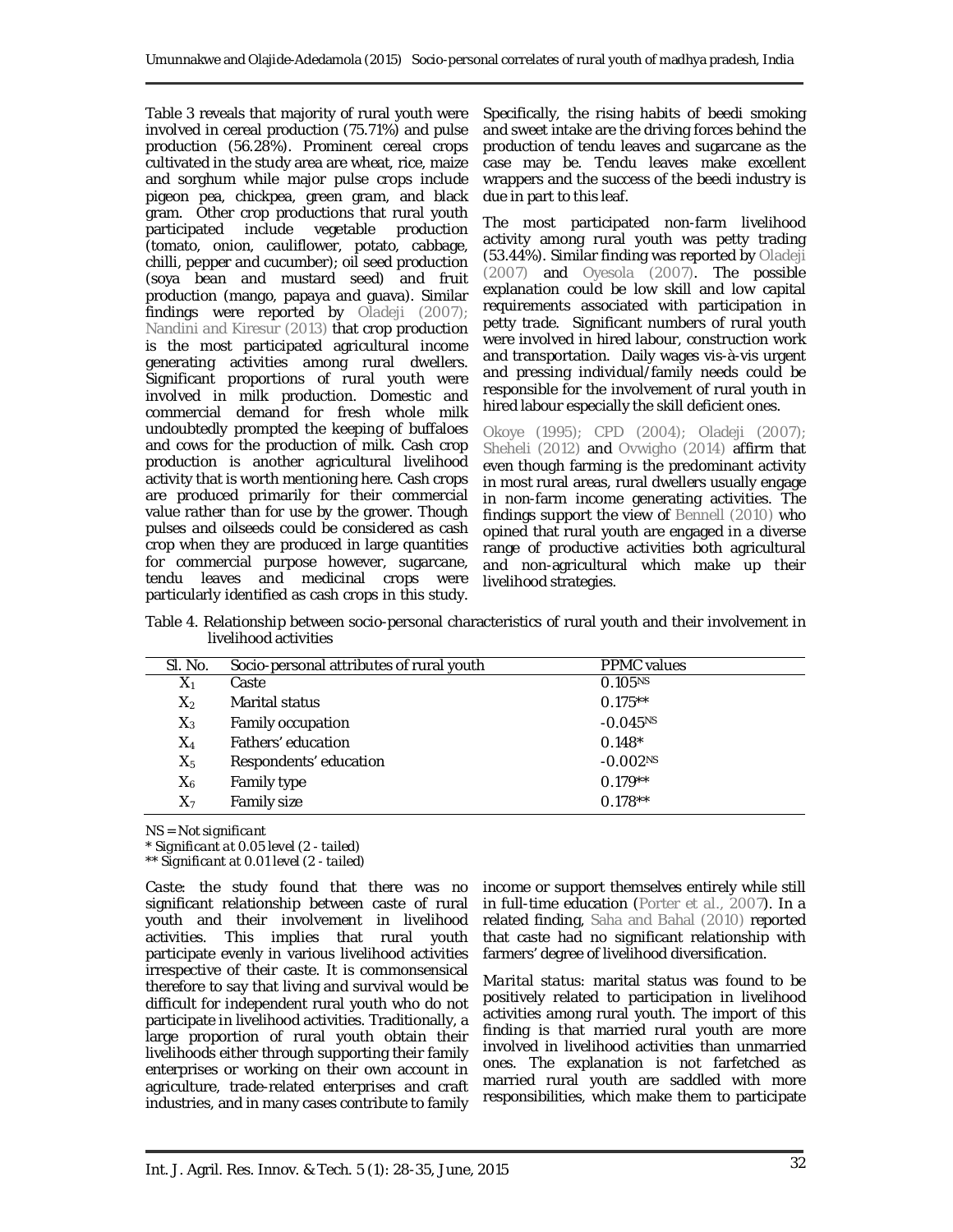more in livelihood activities to meet up with their responsibilities.

*Family occupation:* the results of the study showed that no significant relationship exists between family occupation of rural youth and their involvement in livelihood activities. This means that rural youth from families with different occupations are involved in livelihood activities.

*Fathers' education:* the relationship between educational attainment of rural youth's fathers and rural youth involvement in livelihood activities was found to be positive. The implication of this is that rural youth whose fathers are more educated tend to be more guided in the livelihood choices they make. This invariably increases their ability to make good livelihood choices as well as participation in livelihood activities and thus enhances their transition into productive citizens and providers of their families.

*Respondents' education:* Rural youth's educational level had no significant relationship with their involvement in livelihood activities. Implicitly, rural youth's participation in livelihood activities does not in any way depend on their level of education. Both highly educated and less educated one are involved in livelihood activities. In a related finding, Sunanda *et al.* (2014) reported that education was not related to sustainable livelihood. Therefore, participation in livelihood activities and the sustainability of the

livelihood activities are not dependent on educational attainment.

*Family type:* family type of rural youth had a positive relationship with their involvement in livelihood activities. This implies that rural youth from joint family type are more involved in income generating activities. Usually, joint families have large family size and more members than nuclear families. As a result, the responsibility of family upkeep and welfare is shared among independent family members who participate in livelihood activities to live up to their responsibilities.

*Family size:* the relationship between family size of rural youth and their involvement in livelihood was found to be positive. The finding indicates that rural youth from larger sized families are likely to participate more in livelihood activities than those from smaller sized families. The more reasonable interpretation of the finding is that the larger the family size, the more difficult it becomes for household heads to provide for the needs of the entire members of the family. This scenario undoubtedly prompts young members of these households to participate in livelihood activities. Binkadakatti (2013) concluded that family size has positive and significant<br>relationship with livelihood security of relationship with livelihood security of rehabilitant farmers while Ovwigho (2014) found that household size has positive association with income generating activities of farmers.

| Table 5: Inter-correlation of socio-personal characteristics |  |  |
|--------------------------------------------------------------|--|--|
|                                                              |  |  |
|                                                              |  |  |

|         | SI. No. Socio-personal characteristics $X_1$ |            | X2                   | $X_3$       | X4          | $X_5$                | X6        | $X_7$ |
|---------|----------------------------------------------|------------|----------------------|-------------|-------------|----------------------|-----------|-------|
| $X_1$   | Caste                                        |            |                      |             |             |                      |           |       |
| $X_{2}$ | Marital status                               | $*$ -0.141 |                      |             |             |                      |           |       |
| $X_3$   | Family occupation                            | $-0.063$   | 0.053                |             |             |                      |           |       |
| X4      | Father's education                           |            | $*$ 0.254 $*$ -0.251 | $*$ 0.360 1 |             |                      |           |       |
| $X_5$   | Respondents' education                       |            | $*$ 0.229 $*$ 0.184  | $-0.050$    | $*$ 0.287 1 |                      |           |       |
| X6      | Family type                                  | 0.033      | $*$ 0.385            | $-0.084$    | $-0.043$    | -0.050               |           |       |
| X7      | Family size                                  | $*$ -0.154 | 0.015                | -0.076      |             | $**$ -0.298 **-0.242 | $*$ 0.577 |       |

*\* Significant at 0.05 level (2 - tailed)*

*\*\* Significant at 0.01 level (2 - tailed)*

Inter-correlation of socio-personal characteristics revealed that caste of the respondents was negatively related to their marital status. Implicitly, rural youth from lower castes like scheduled caste/tribe category are likely to marry earlier than rural youth from the higher castes like general category. The reason could be that rural youth from higher castes tend to have higher educational attainment which make them to marry after their education and thereby prolongs their time of marriage. This is further corroborated as shown by the positive relationship between caste and respondents' educational qualification. There was a positive

relationship between fathers' education and family occupation. This means that as the fathers' education increases there is a shift away from farming probably towards occupation that requires basic literacy and numeracy that can be acquired from formal educational settings. It was also found that respondents' educational attainment was positively related to their fathers' educational qualification implying that<br>respondents whose fathers have higher whose fathers have higher educational qualification tend to have higher educational attainment as well. This is quite in line with a priori expectation. Also, it was found that respondents' educational attainment had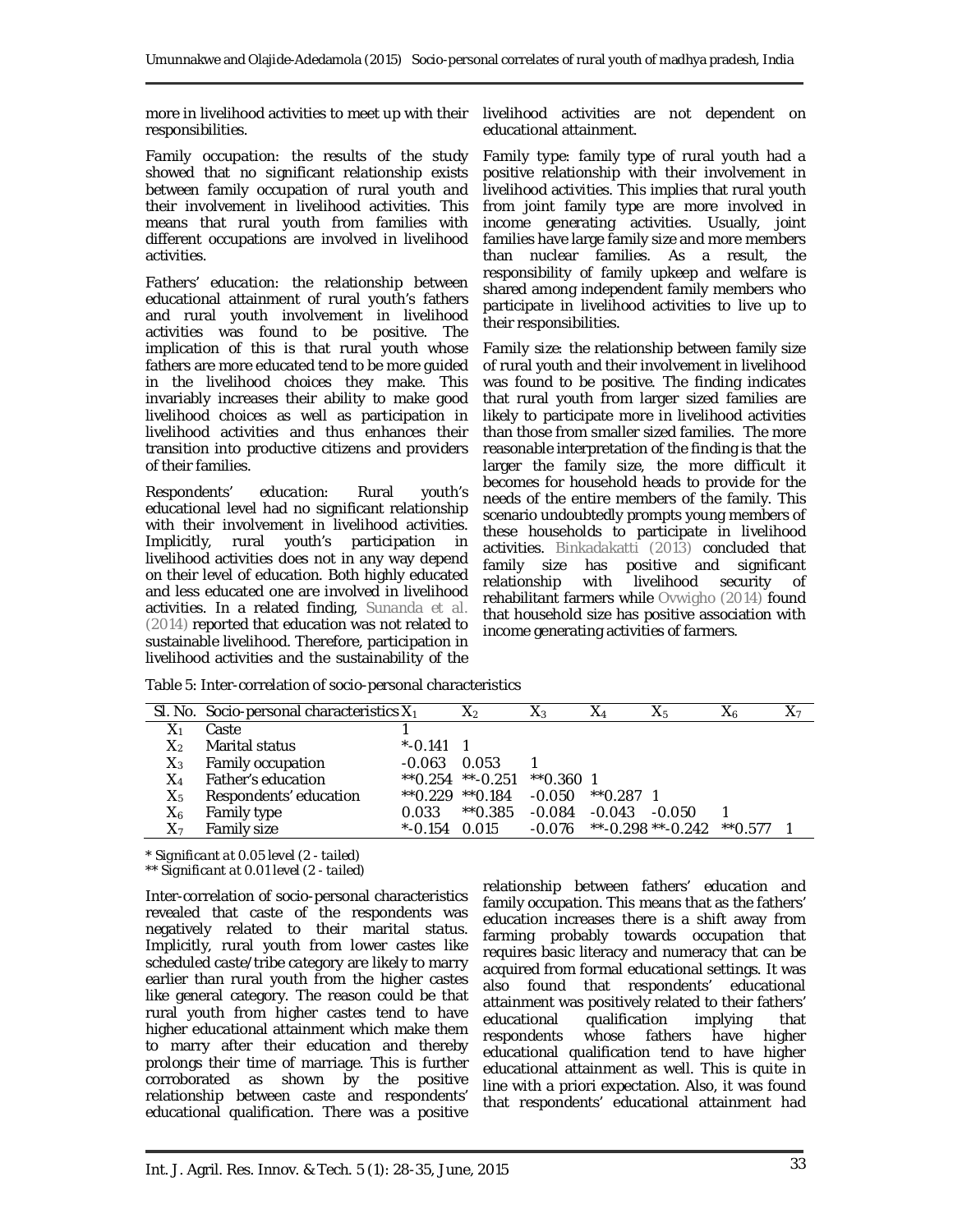negative relationship with family size. As the respondents' education increased, family size decreased. The explanation could be that educated rural youth tend to have smaller family size probably because of their awareness of family planning as well as governmental restriction on the number children a government employee should give birth to.

### **Conclusion and Recommendations**

It is evident from the study that rural youth in Jabalpur district of Madhya Pradesh, India were involved in a number of livelihood activities including agricultural and nonfarm income generating activities. The study established relationship between participation in livelihood activities and socio-personal characteristics of rural youth. Variables such as marital status, fathers' educational attainment, family size and family type were positively related to participation in livelihood activities. The inter correlation among socio-personal characteristics revealed that caste had significant positive and negative relationship with rural youth's educational level and marital status respectively. While educational level of the respondents had significant positive and negative relationship with their fathers' educational attainment and family size respectively. The study therefore concludes that rural youth participate in both agricultural and non-agricultural livelihood activities and their socio-personal characteristics are significantly related to their participation in these activities. Due to significant participation of rural youth in agricultural livelihood activities especially cereal and pulse production, the study recommends that youth extension delivery, which is presently, subsumed in general extension programmes should be delineated to cater for their specific needs in agricultural production. Rural development policy makers should consider the socio-personal variables of present study when undertaking programmes targeted at enhancing rural youth's livelihoods.

### **References**

- ADB. 2008. Asian Development Outlook 2008: Asian Workers. Asian Development Bank, Hongkong. p. 41
- Ahmed, N. 2009. The Sustainable Livelihoods Approach to the Development of Fish Farming in Rural Bangladesh. *J. Int. Farm Manage.* 4(4): 1-18.
- Ahmed, N., Wahab, M.A. and Thilsted, S.H. 2007. Integrated Aquaculture-Agriculture Systems in Bangladesh: Potential for Sustainable Livelihoods and Nutritional Security of the Rural Poor. *Aqua. Asia* 12(1): 14-22.
- Bennell, P. 2010. Investing in the Future, Creating Opportunities for Young Rural People. Rome, IFAD. p. 5.
- Binkadakatti, J. 2013. Analysis of Livelihood Security of Rehabilitant Farmers. *Karnatak J. Agric. Sc.* 26(4): 574.
- Chisholm, L. 1990. A Sharper Lens or a New Camera? Youth Research, Young People and Social Change in Britain. *In:* Childhood, Youth and Social Change. A Comparative Perspective, (Eds.): Chisholm, L., Buchner, P., Kruger, H. and Brown, H. Falmer, London, pp. 33-57.
- CPD. 2004. Nature and Impact of Women's Participation in Economic Activities in Rural Bangladesh. Centre for Policy Dialogue (CPD) and International Rice Research Institute (IRRI) Policy Brief 7. http://www.cpdbangladesh.org/
- CTA. 2010. A Reader: Briefing No 19-Youth and Rural Development in ACP Countries. Brussels. p. 5.
- Jayaraman, A. 2013. A demographic overview. *In:* State of the Urban Youth, India 2012, Employment, Livelihood, Skills. (Eds.): Prakash, P. UNHABITAT and IRIS. pp. 7-14.
- Mahendra Dev, S. and Venkatanarayana, M. 2011. Youth Employment and Unemployment in India. Indra Gandhi Institute of Development Research Publication. Access Date 02.06.2014. http://www.igidr.ac.in/pdf/publication/wp-2011-009.pdf
- Nandini, S. and Kiresur, V. R. 2013. Engendering Rural Livelihoods in Karnataka – A Socioeconomic Assessment. *Agril. Economics Res. Rev.* 26(2): 97-107.
- NSSO. 2011. Key Indicators of Employment and Unemployment in India, NSS 66th Round July 2009 – June 2010. National Sample Survey Office, Ministry of Statistics and Programme Implementation, Government of India.
- Ogunlade, I. and Adebayo, S.A. 2009. Socioeconomic Status of Women in Rural Poultry Production in Selected Areas of Kwara State Nigeria. *Int. J. Poultry Sci*. 8: 55-59.
- Okoye, C.U. 1995. The Rural Economy and Community Banking in Nigeria. *In:* Rural Development in Nigeria: Concepts, Processes and Prospects. (Eds.): Eboh, E. C., Okoye, C. U. and D Ayichi D. Auto-Century Publishing Company, Enugu. pp. 200-215.
- Oladeji, J.O. 2007. Effect of Land Degradation on Income Generating Activities of Farmers in Imo State, Nigeria. *J. Econ. Rural Dev.* 16(1): 93-106.
- Ovwigho, B.O. 2014. Factors Influencing Involvement in Nonfarm Income Generating Activities among Local Farmers: The Case of Ughelli South Local Government Area of